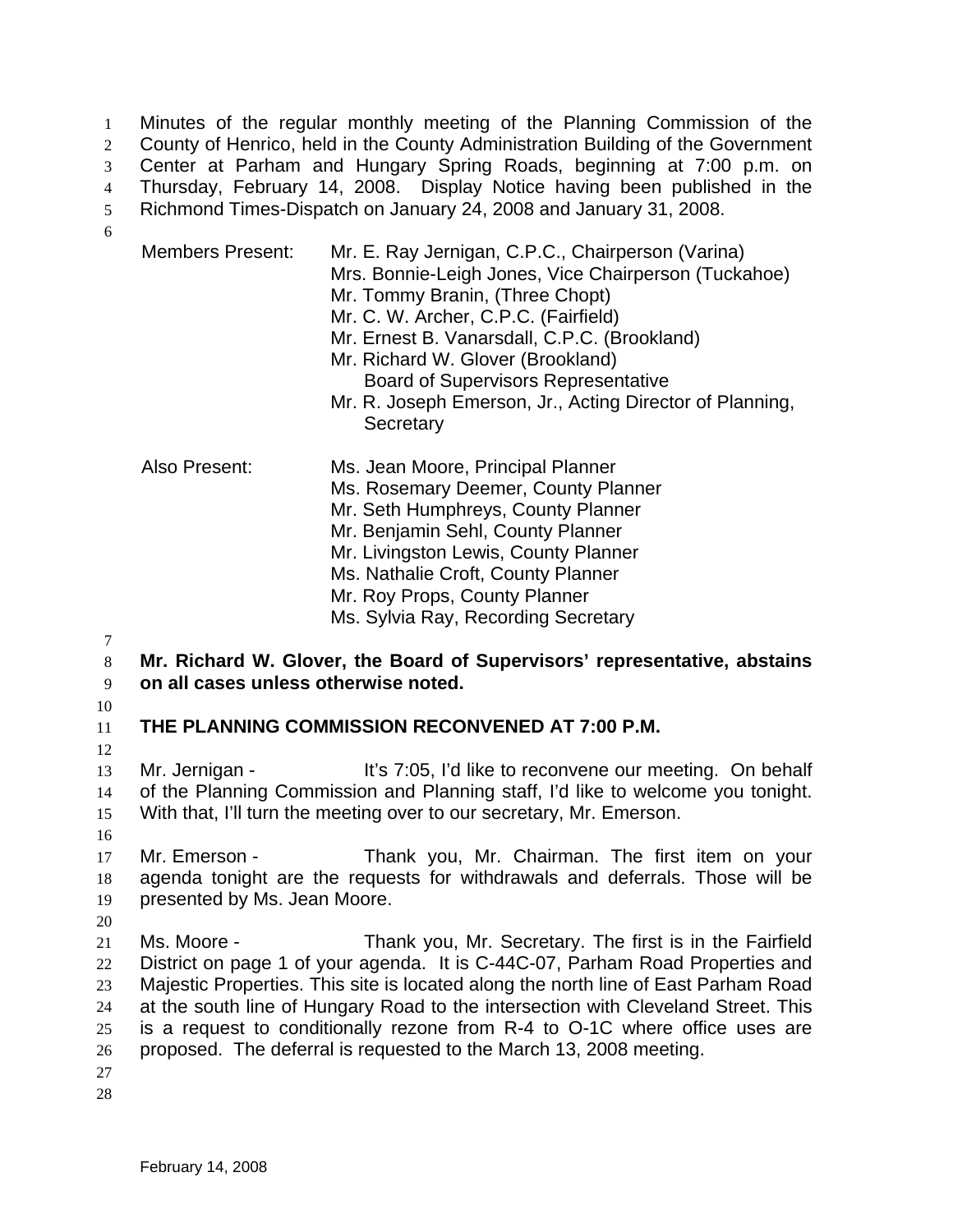## 29 *Deferred from the December 6, 2007 Meeting.*

30 31 32 33 34 35 36 37 38 39 40 41 42 43 44 45 46 47 48 49 50 51 52 53 54 55 56 57 58 59 60 61 62 63 64 **C-44C-07 Andy Condlin for Parham Road Properties and Majestic Properties, LLC:** Request to conditionally rezone from R-4 One Family Residence District and O-1C Office District (Conditional) to O-2C Office District (Conditional), Parcels 782-757-4814, -5414, -3717, 782-756-9598, -9285, -7785 and 783-756-0592, containing approximately 2.93 acres, located along the north line of E. Parham Road and the south line of Hungary Road to their intersections with Cleveland Street. The applicants propose office uses. The use will be controlled by zoning ordinance regulations and proffered conditions. The Land Use Plan recommends Office and Commercial Concentration. Mr. Jernigan - The Stephen any opposition to the deferral of C-44C-07, Andy Condlin for Parham Road Properties and Majestic Properties, LLC? There is no opposition. Mr. Archer - All right, Mr. Chairman. Hearing none, I move for deferral of C-44C-07, Andy Condlin for Parham Road Properties and Majestic Properties, LLC, to the March 13, 2008 meeting at the applicant's request. Mr. Vanarsdall - Second. Mr. Jernigan - The Motion made by Mr. Archer, seconded by Mr. Vanarsdall. All in favor say aye. All opposed say no. The ayes have it; the motion passes. At the request of the applicant, the Planning Commission deferred C-44C-07, Andy Condlin for Parham Road Properties and Majestic Properties, LLC, to its meeting on March 13, 2008. Ms. Moore - In the Three Chopt District on page 2 of your agenda is C-7C-07. The applicant is Farmer Properties, Incorporated. The site is located at the southeast line of Twin Hickory Road, approximately 800 feet northeast of Nuckols Road. This is a request to conditionally rezone from A-1 to RTHC where a residential townhome development is proposed. This deferral is requested to the April 10, 2008 meeting. 65 *Deferred from the December 6, 2007 Meeting.* 66 67 68 69 70 71 72 **C-7C-07 Andrew M. Condlin for Farmer Properties, Inc**.: Request to conditionally rezone from A-1 Agricultural District to RTHC Residential Townhouse District (Conditional), Parcel 747-773-6860, containing 5.204 acres, located on the southeast line of Twin Hickory Road, approximately 800 feet northeast of Nuckols Road. The applicant proposes a residential townhouse development with a maximum of 28 units. The RTH District allows a maximum density of 9 units per acre. The use will be controlled by zoning

- 73 ordinance regulations and proffered conditions. The Land Use Plan recommends
- 74 Urban Residential, 3.4 to 6.8 net units per acre.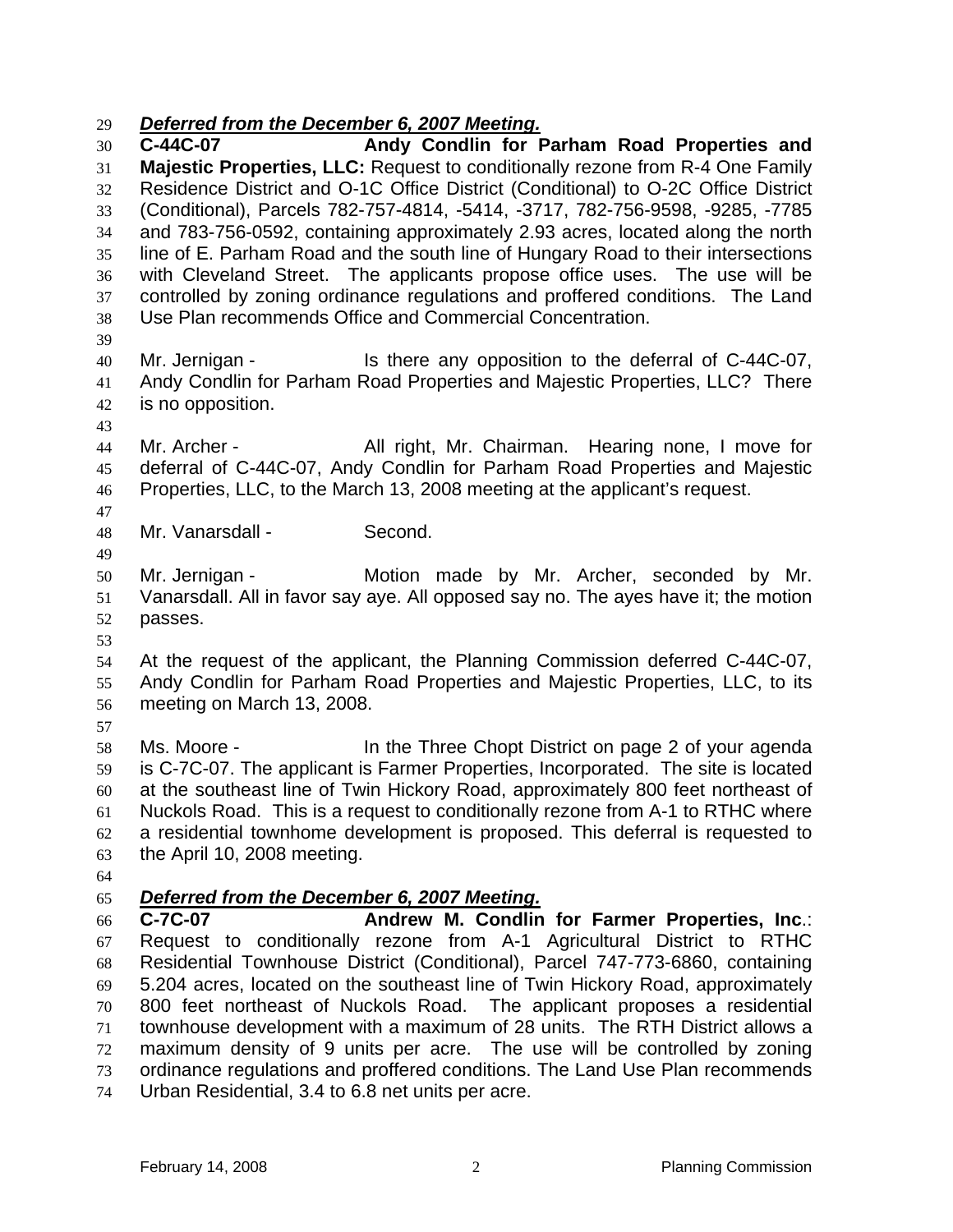Mr. Jernigan - The state any opposition to the deferral of C-7C-07, Andrew M. Condlin for Farmer Properties, Inc.? There is no opposition, Mr. Branin. 75 76 77 78 79 80 81 82 83 84 85 86 87 88 89 90 91 92 93 94 95 96 97 98 99 100 101 102 103 104 105 106 107 108 109 110 111 112 113 114 115 116 117 118 119 Mr. Branin - Thank you, Mr. Chairman. I'd like to take one second and wish everybody a happy Valentine's Day. Mr. Vanarsdall - You're so kind, sir, thank you. Mr. Branin - I'm glad you all are sharing your Valentine's evening with me. Mr. Jernigan - We're so happy. Mr. Branin - With that, I'd like to move for deferral of C-7C-07, Andrew M. Condlin for Farmer Properties, Inc., to the April 10, 2008 meeting, per the applicant's request. Mr. Vanarsdall - Second. Mr. Jernigan - Motion by Mr. Branin, seconded by Mr. Vanarsdall. All in favor say aye. All opposed say no. The ayes have it; the motion passes. At the request of the applicant, the Planning Commission deferred C-7C-07, Andrew M. Condlin for Farmer Properties, Inc. to its meeting on April 10, 2008. Ms. Moore - The Also on page 2 of your agenda is case C-3C-08. The applicant is Georgi Georgiev and Aleksandar Aleksandrov. The site is located at the northwest line of North Parham Road approximately 126 feet west of its intersection with Skipwith Road. This is a request to rezone from R-3 to O-2C where the conversion of two dwellings for office uses are proposed. The deferral is requested to the March 13, 2008 meeting. **C-3C-08 Mike Morgan for Georgi Georgiev and Aleksandar Aleksandrov**: Request to rezone from R-3 One-Family Residence District to O-2C Office District (Conditional), on Parcels 760-754-8425 and 760-754-9225, containing approximately 0.786 acres, located on the northwest line of N. Parham Road approximately 126 feet west of its intersection with Skipwith Road. The applicant proposes to convert two residential dwellings to office uses. The office uses will be controlled by zoning ordinance regulations and proffered conditions. The Land Use Plan recommends Office. Mr. Jernigan - Is there any opposition to the deferral of C-3C-08, Mike Morgan for Georgi Georgiev and Aleksandar Aleksandrov? No opposition.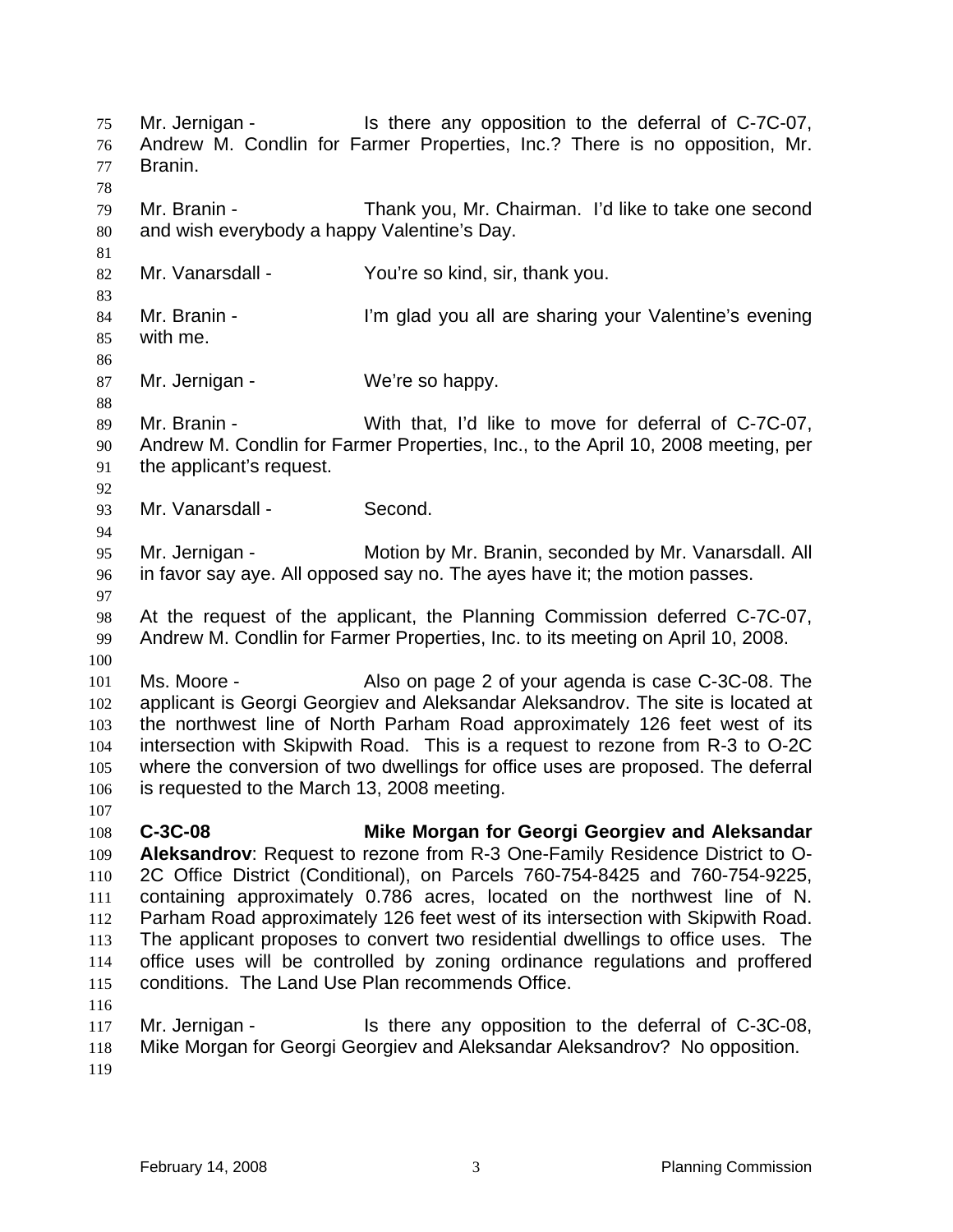Mr. Branin - Mr. Chairman, I'd like to move for deferral of C-3C-08, Mike Morgan for Georgi Georgiev and Aleksandar Aleksandrov, to the March 13, 2008 meeting, per the applicant's request. 120 121 122 123 124 125 126 127 128 129 130 131 132 133 134 135 136 137 138 139 140 141 142 143 144 145 146 147 148 149 150 151 152 153 154 155 156 157 158 159 160 161 162 163 164 165 Mrs. Jones - Second. Mr. Jernigan - **Motion by Mr. Branin, seconded by Mrs. Jones. All in** favor say aye. All opposed say no. The ayes have it; the motion passes. At the request of the applicant, the Planning Commission deferred C-3C-08, Mike Morgan for Georgi Georgiev and Aleksandar Aleksandrov to its meeting on March 13, 2008. Ms. Moore - The Next is case C-4C-08. The applicant is RER/New Boston West Broad Street, LLC. The site is located at the WestMark Office Park at the southeast intersection of West Broad Street and Interstate 64. This is a request to conditionally rezone from O-3, O-3C, and B-3C to B-3C Business District, where a hotel and restaurant uses are proposed. The deferral is requested to the March 13, 2008 meeting. **C-4C-08 Gloria L. Freye for RER/New Boston West Broad Street, LLC**: Request to conditionally rezone from O-3 Office District, O-3C Office District (Conditional) and B-3C Business District (Conditional) to B-3C Business District (Conditional), part of Parcel 746-760-8608, containing approximately 6.35 acres, located in the WestMark Office Park at the southeast intersection of W. Broad Street (U. S. Route 250) and I-64. The applicant proposes hotel and restaurant uses. The uses will be controlled by zoning ordinance regulations and proffered conditions. The Land Use Plan recommends Office. Mr. Jernigan - The state any opposition to the deferral of C-4C-08, Gloria L. Freye for RER/New Boston West Broad Street, LLC? No opposition. Mr. Branin - Mr. Chairman, I'd like to move that C-4C-08, Gloria L. Freye for RER/New Boston West Broad Street, LLC, be deferred to the March 13, 2008 meeting, per the applicant's request. Mr. Vanarsdall - Second. Mr. Jernigan - Motion by Mr. Branin, seconded by Mr. Vanarsdall. All in favor say aye. All opposed say no. The ayes have it; the motion passes. At the request of the applicant, the Planning Commission deferred C-4C-08, Gloria L. Freye for RER/New Boston West Broad Street, LLC, to its meeting on March 13, 2008.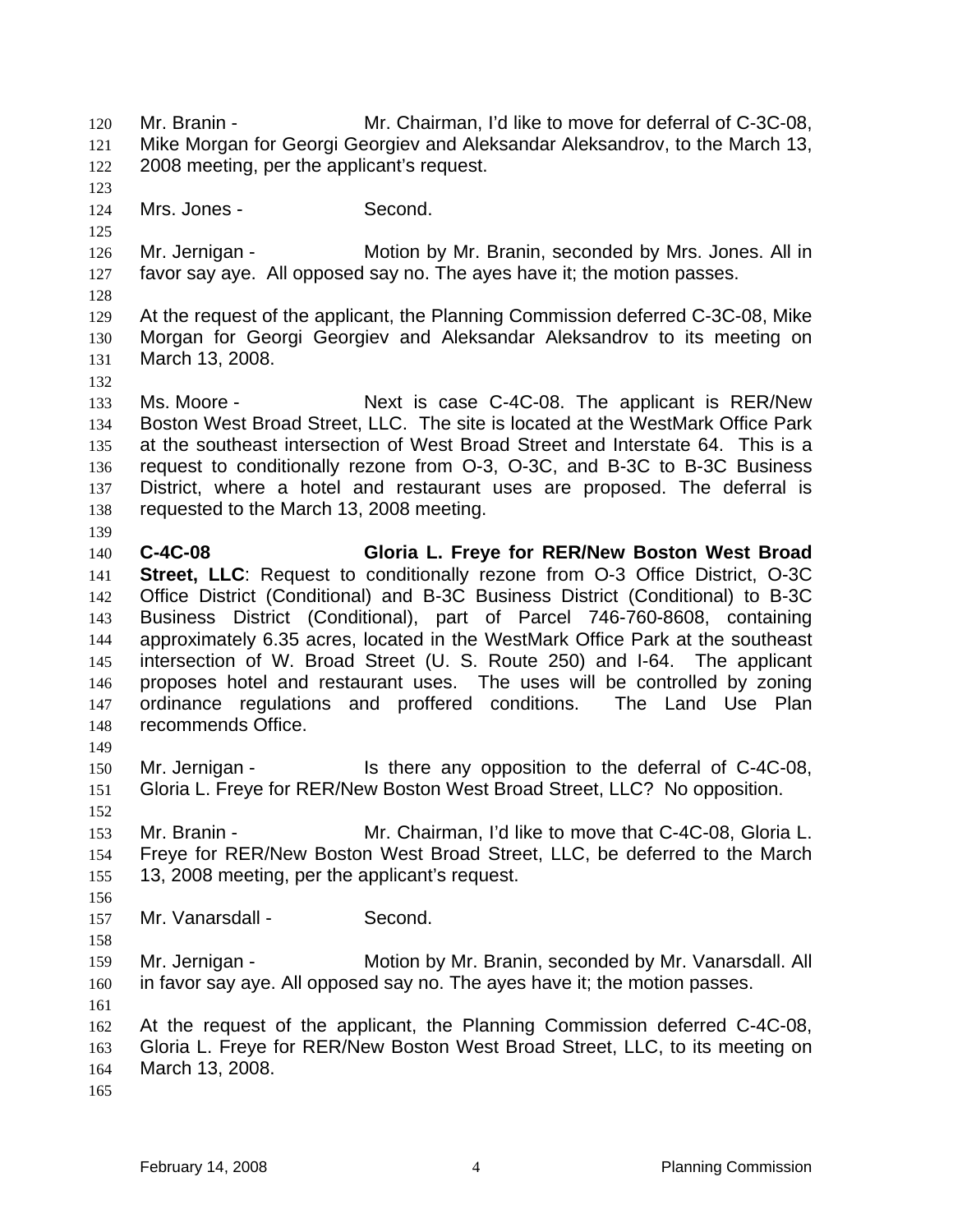Ms. Moore - Next is a provisional use permit request, P-2-08. This is a companion case to the case just deferred. This is a request from RER, located in the WestMark Office Building. It's a provisional use permit to permit a building height up to 150 feet. The deferral is also requested to the March 13, 2008 meeting. 166 167 168 169 170

172 173 174 175 176 177 178 179 **P-2-08 Gloria L. Freye for RER/New Boston West Broad Street, LLC**: Request for a Provisional Use Permit under Sections 24-62.2(m), 24-120 and 24-122.1 of Chapter 24 of the County Code to permit a building height (hotel) up to 150 feet, on part of Parcel 746-760-8608, located in the WestMark Office Park at the southeast intersection of W. Broad Street (U. S. Route 250) and I-64. The existing zoning is O-3, Office District, O-3C Office District (Conditional) and B-3C Business District (Conditional) and subject to pending case C-4C-08.

180

183

171

181 182 Mr. Jernigan - The state of the representation to the deferral of P-2-08, Gloria L. Freye for RER/New Boston West Broad Street, LLC? No opposition.

184 185 186 Mr. Branin - Then I would like to move that P-2-08, Gloria L. Freye for RER/New Boston West Broad Street, LLC, be deferred to the March 13, 2008 meeting, per the applicant's request.

187 188

Mr. Archer - Second.

189

190 191 Mr. Jernigan - Motion by Mr. Branin, seconded by Mr. Archer. All in favor say aye. All opposed say no. The ayes have it; the motion passes.

192

193 194 195 196 At the request of the applicant, the Planning Commission deferred P-2-08, Gloria L. Freye for RER/New Boston West Broad Street, LLC, to its meeting on March 13, 2008.

197 198 199 200 201 Ms. Moore - **Come Come age 3 of your agenda in the Varina District is** case C-63C-07, JSN Development, LLC. The site is located at the southeast intersection of Strath and New Market Roads. It's a request to conditionally rezone from A-1 to B-2C Business District where a pharmacy and office are proposed. The deferral is requested to the March 13, 2008 meeting.

202

## 203 *Deferred from the January 10, 2008 Meeting.*

204 205 206 207 208 209 210 211 **C-63C-07 Andrew M. Condlin for JSN Development, LLC**: Request to conditionally rezone from A-1 Agricultural District to B-2C Business District (Conditional), Parcel 816-687-5307, containing 3.820 acres, located at the southeast intersection of Strath Road and New Market Road (State Route 5). The applicant proposes a pharmacy and office. The uses will be controlled by zoning ordinance regulations and proffered conditions. The Land Use Plan recommends Rural Residential, not exceeding 1.0 unit net density per acre. The site is in the Airport Safety Overlay District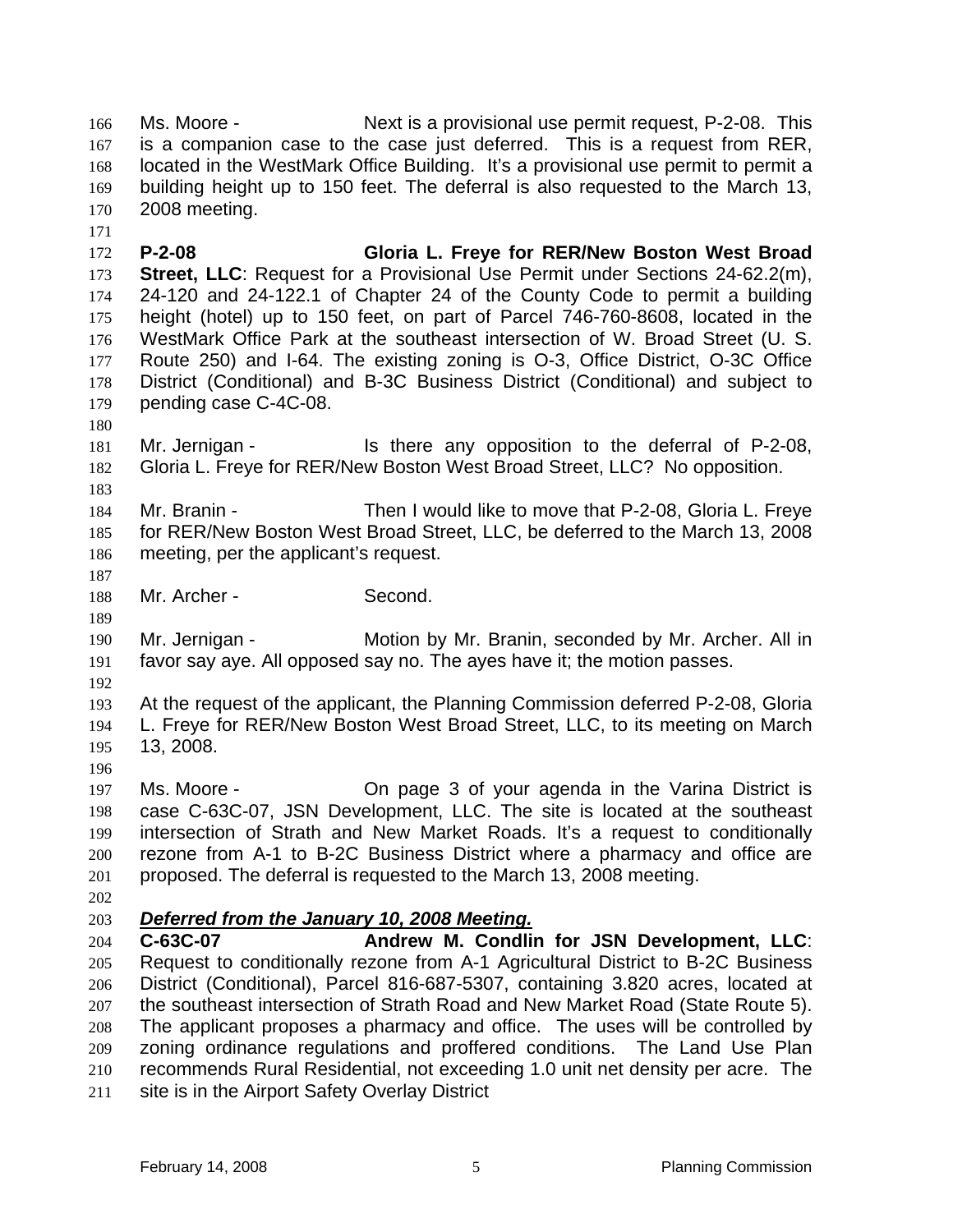Mr. Jernigan - The Is there any opposition to the deferral of case C-63C-07, Andrew M. Condlin for JSN Development, LLC? There is none. With that, I will move for deferral of case C-63C-07, Andrew M. Condlin for JSN Development, LLC, to March 13, 2008, by request of the applicant. 212 213 214 215 216 217 218 219 220 221 222 223 224 225 226 227 228 229 230 231 232 233 234 235 236 237 238 239 240 241 242 243 244 245 246 247 248 249 250 251 252 253 254 255 256 257 Mrs. Jones - Second. Mr. Jernigan - **Motion by Mr. Jernigan, seconded by Mrs. Jones. All** in favor say aye. All opposed say no. The ayes have it; the motion passes. At the request of the applicant, the Planning Commission deferred C-63C-07, Andrew M. Condlin for JSN Development, LLC, to its meeting on March 13, 2008. Ms. Moore - Mr. Chairman, that concludes the requests for deferrals. Mr. Jernigan - Thank you, Ms. Moore. Mr. Emerson - Mr. Chairman, the next item on your agenda is the requests for expedited items. In order to be placed on the expedited agenda, staff must be recommending approval of the case, the applicant must submit a letter stating agreement with staff recommendations and conditions, and there must be no known opposition to the case. If there is opposition, the item will be removed from the expedited agenda and heard in the order as it appears on the regular agenda. Of course, any member of the Commission can also request the item be removed from the expedited agenda. Tonight, you do have one item on the expedited agenda and that will be presented by Ms. Moore. Ms. Moore - Thank you. It is on page 3 of your agenda in the Varina District. It is case C-6C-08. The applicant is— Mr. Jernigan - Ms. Moore? Ms. Moore - Yes? Mr. Jernigan - It's Brookland. Ms. Moore - I'm sorry. I stand corrected, thank you. In the Brookland District. The site is located on the south line of East Parham Road approximately 442 feet east of its intersection with West Broad Street. This is a request to amend Proffer 2 accepted with cast C-34C-86 to delete the restriction of the property's use for and tied to the operation of Royal Oldsmobile, which is now vacant. Staff has received no opposition or known opposition about this request.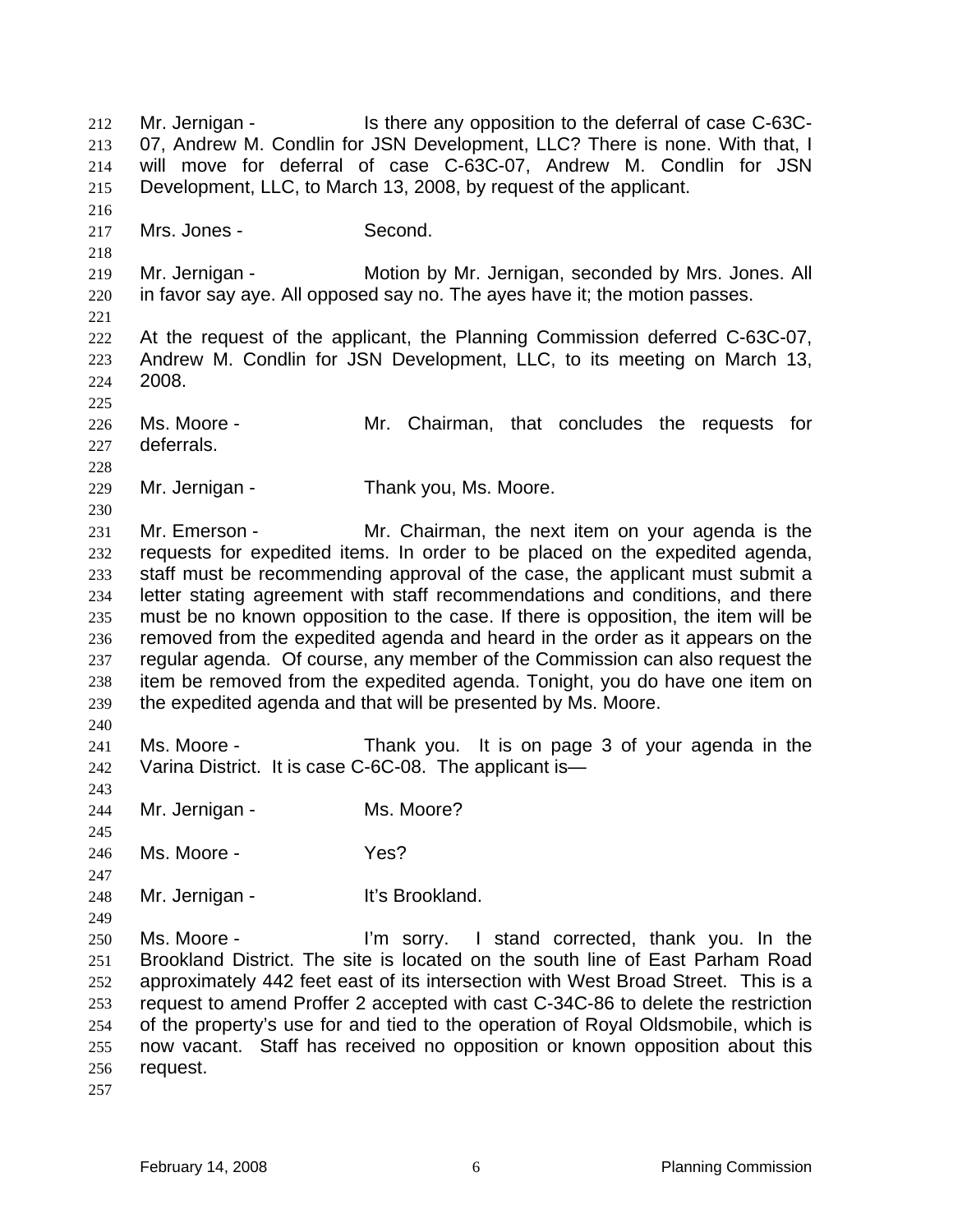**C-6C-08 Robert C. Schrum, Jr**.: Request to amend proffered conditions accepted with C-34C-86, on part of Parcel 762-754-7326, located on the south line of E. Parham Road, approximately 442 feet east of its intersection with W. Broad Street (U. S. Route 250). The applicant proposes to delete Proffer 2 which restricts the property's use for additional acreage for operation of Royal Oldsmobile (now vacant) in keeping with its approved plan of development. The existing zoning is B-3C Business District (Conditional). The Land Use Plan recommends Commercial Arterial. 258 259 260 261 262 263 264 265

266

269

275

277

280

267 268 Mr. Jernigan - Ckay. Is there any opposition to case C-6C-08, Robert C. Schrum, Jr.? There is no opposition.

270 271 272 273 274 Mr. Vanarsdall - Mr. Chairman, Mr. Schrum is in the audience tonight. I spoke with him at break time and thanked him for the nice place he built behind Wawa off Staples Mill Road. He intends to put as nice a place behind this one. With that, I move that C-6C-08, Robert C. Schrum, Jr., be recommended to the Board of Supervisors for approval.

276 Mrs. Jones - Second.

278 279 Mr. Jernigan - Motion by Mr. Vanarsdall, seconded by Mrs. Jones. All in favor say aye. All opposed say no. The ayes have it; the motion passes.

281 282 **REASON:** Acting on a motion by Mr. Vanarsdall, seconded by Mrs. Jones, the Planning Commission voted 5-0 (one abstention) to recommend the Board of Supervisors **grant** the request because the amendments do not reduce the original intended purpose of the proffers, and the changes are not anticipated to adversely affect adjacent properties. 283 284 285

- 286
- 287 Ms. Moore - Thank you.

288

289 290 291 292 293 294 295 296 Mr. Emerson - Mr. Chairman, that takes us to the first item now on your agenda tonight. This is subject to a companion case, which will also be presented at this time, P-3-08. The cases will be presented by Ms. Nathalie Croft. Before Ms. Croft begins, I will note to you, if you're not aware, this will be her last presentation to this group. She has decided to go home and be a fulltime mother. She'll be leaving us at the end of the month. I'd just like to state my appreciation for all her hard work and professionalism during her time with our department.

297

298 299 300 301 302 303 **C-5C-08 Glenn R. Moore for Beth Sholom Life Care Community**: Request to conditionally rezone from R-5 General Residence District, [R-6C] and R-6C General Residence Districts (Conditional) to R-6C General Residence District (Conditional), Parcels 733-747-9677, -7221, and part of Parcel 733-747-4863, containing approximately 13.734 acres, located along the west line of John Rolfe Parkway between Gayton Road and Lauderdale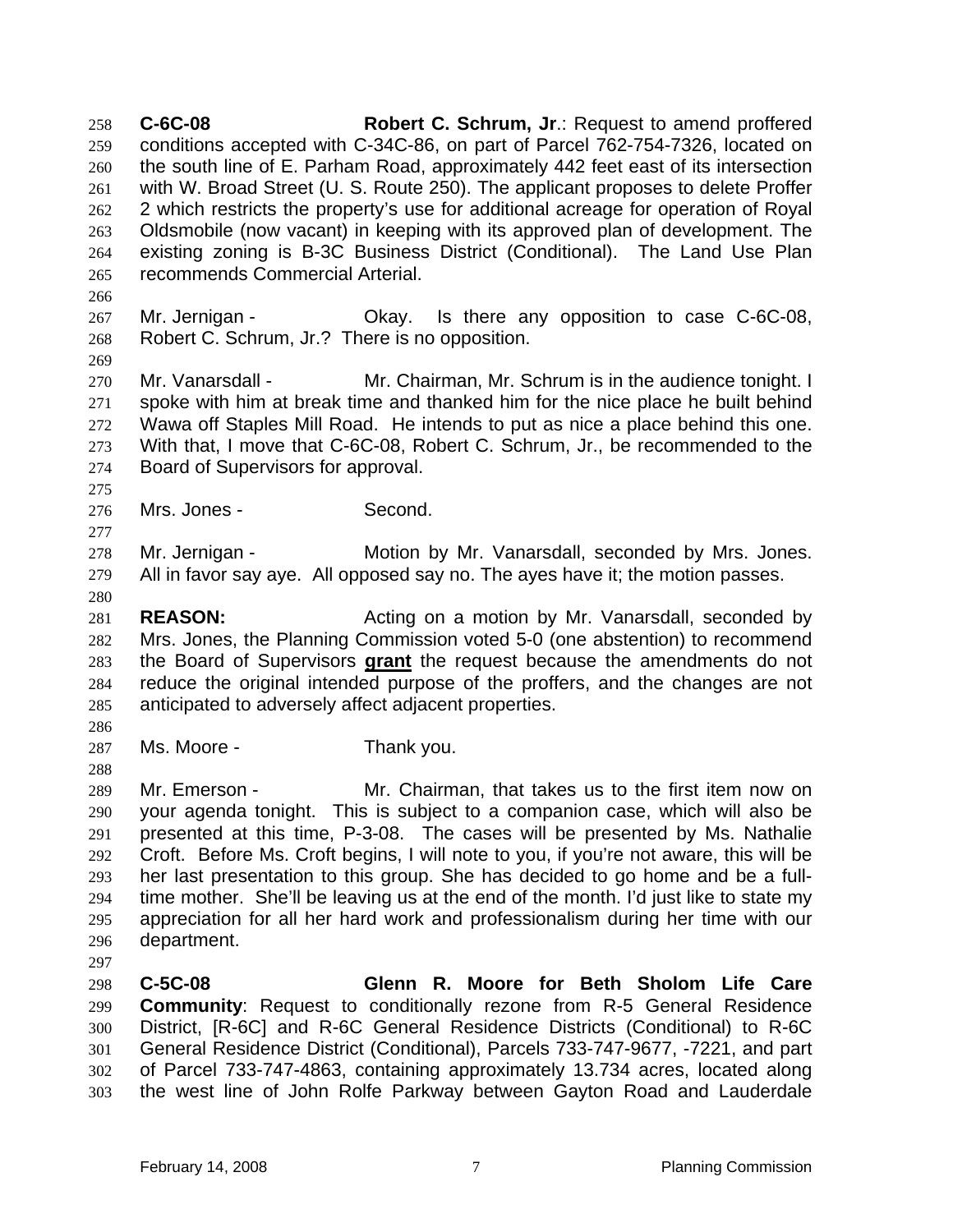Drive. The applicant proposes an addition to the existing assisted living facility and nursing home and to operate as a life care facility subject to companion case P-3-08. The use will be controlled by zoning ordinance regulations and proffered conditions. The Land Use Plan recommends Urban Residential, 3.4 to 6.8 units net density per acre, Semi Public, and Environmental Protection Area. 304 305 306 307 308

310 311 312 313 314 315 316 317 **P-3-08 Glenn R. Moore for Beth Sholom Life Care Community**: Request for a Provisional Use Permit under Sections 24-36.1(a), 24-120 and 24-122.1 of Chapter 24 of the County Code to permit the operation of a life care facility on Parcels 733-747-9677, -7221, and part of Parcel 733-747- 4863, containing approximately 13.734 acres, located along the west line of John Rolfe Parkway between Gayton Road and Lauderdale Drive. The existing zoning is R-5 General Residence District, [R-6C] and R-6C General Residence Districts (Conditional). The request is subject to companion case C-5C-08.

319 320 321 322 323 Mr. Jernigan - The State any opposition to case C-5C-08, Glenn R. Moore for Beth Sholom Life Care Community? There is none. Is there opposition to P-3-08, Glenn R. Moore for Beth Sholom Life Care Community? There is no opposition.

324 Mr. Archer - The U'm opposed to Ms. Croft leaving.

326 Mr. Jernigan - Yes, I am, too. All right, Ms. Croft, good evening.

328 Ms. Croft - Good evening, thank you.

329

325

327

309

318

330 331 332 333 334 335 336 337 338 The subject property is currently zoned R-5 and R-6C and developed with 111 independent living units in "The Woods," 60 assisted living units in "The Gardens," and 116 nursing home beds in "The Home," each developed on separate parcels. The applicant is requesting R-6C zoning and the companion Provisional Use Permit to add units and to operate as a life care facility. The applicant intends to construct 71 assisted living units, 42 of which would be located in a new building called "Parkside," and 29 units in an addition to "The Home." Six nursing home beds would be removed and a cultural arts center would be constructed.

339

340 341 342 343 344 The applicant has submitted a proffered conceptual site plan and elevation drawings showing the additions. The plan indicates two new access points would be constructed, one on Gayton Road and one on John Rolfe Parkway. The applicant has also proffered an entry feature—shown here—at the new access onto John Rolfe Parkway in order to identify it as the main entrance.

345

346 347 348 The elevation drawings indicate the Parkside building, as well as the additions to The Home, would be of a similar architectural style to the existing Gardens building, and are shown here.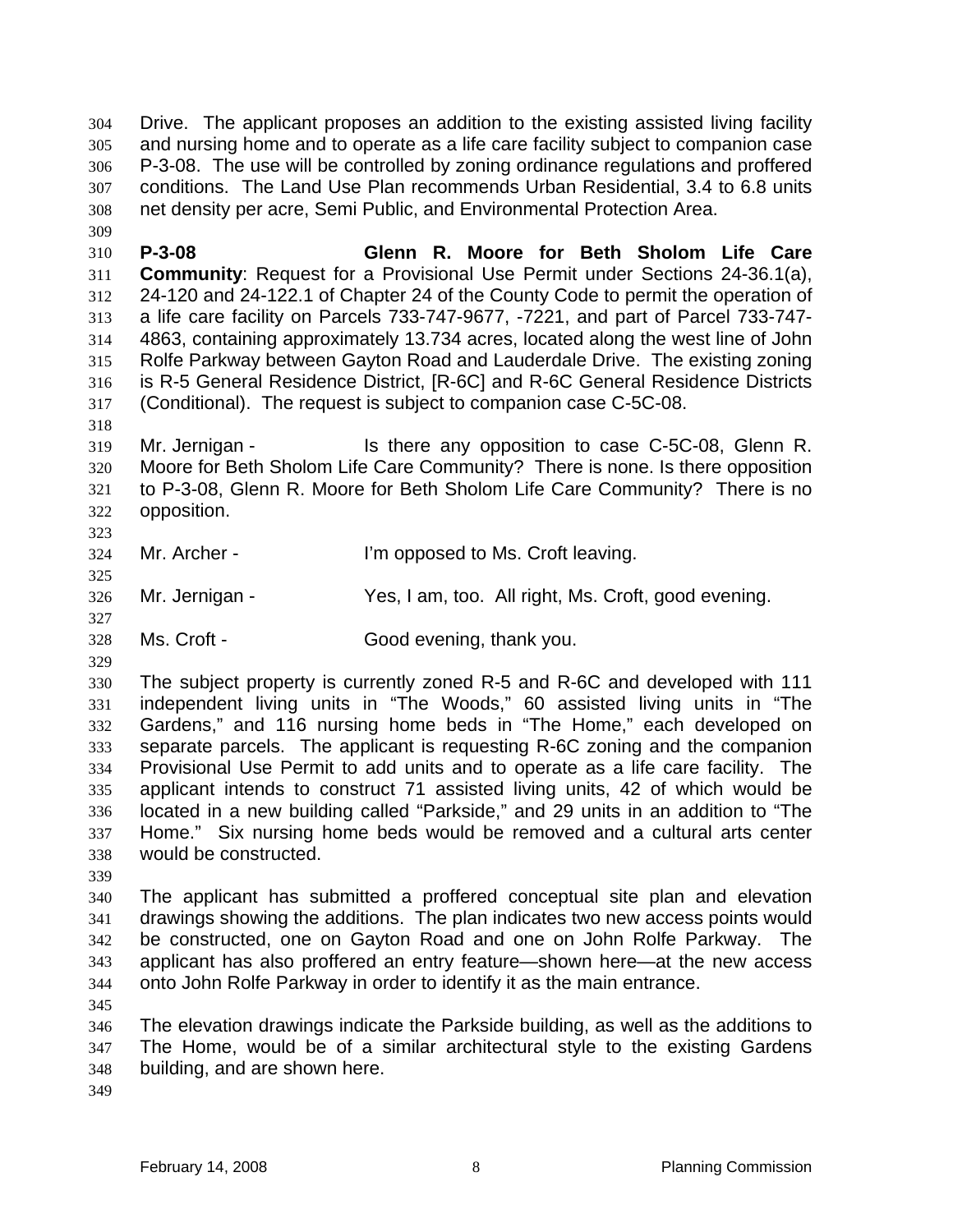A campus cultural arts center is also proposed. This facility would have a pedestrian bridge over the main vehicular entrance to "The Gardens" building. Other major proffers relate to enhanced buffering; limited hours of construction; refuse collection and deliveries; and masonry dumpster enclosures. 350 351 352 353

354

355 356 357 358 359 360 361 362 363 364 365 366 367 368 369 370 The 2010 Land Use Plan recommends Urban Residential, 3.4 to 6.8 units per acre, Semi-Public and Environmental Protection Area. The current facility has all the components of a life care facility, and this request would permit the expansion of the existing facilities under the life care umbrella. It is not foreseen the requested R-6C zoning would have a significant precedent-setting effect on future rezonings in the area since the surrounding properties are already developed. Staff further believes this request would not have a detrimental impact on the health, safety, and general welfare of persons. Staff supports the request to rezone, as well as the request for the Provisional Use Permit subject to the three recommended conditions in the staff report: All proffered conditions accepted with Case C-5C-08 are hereby made a part of this Provisional Use Permit; the applicant shall submit a letter of agreement to the Director of Planning stating the separate parcels would operate as one entity and the Beth Sholom campus would function as a whole; and a National Fire Protection Association (NFPA) 13 fire sprinkler system shall be installed in the proposed "Parkside" building.

371

374

377

380

382

384

386

372 373 This concludes my presentation. I'd be happy to answer any questions you might have.

375 376 Mr. Jernigan - Ckay. Are there any questions for Ms. Croft from the Commission?

378 379 Mrs. Jones - Ms. Croft, I think all of your concerns have been met and you're happy to pass along staff's blessing for this project, correct?

381 Ms. Croft - The Yes ma'am.

383 Mrs. Jones - Chay.

385 Mr. Jernigan - Would you like to hear from the applicant?

387 388 389 390 391 392 393 394 Mrs. Jones - I actually don't need to hear from the applicant, I don't believe. This has been a project that has moved along very nicely. Ms. Croft, I did not know this was your last case, so I will doubly thank you for all the time and effort that you've put into this. And thank you for being so willing to answer all my questions. I want to wish Beth Sholom well. I can see that Mark Finkle's with us tonight, and I thank you for having the community meeting and for taking great care to make this a wonderful addition to your facility. The need is there and I wish you well with the project. I have no more questions.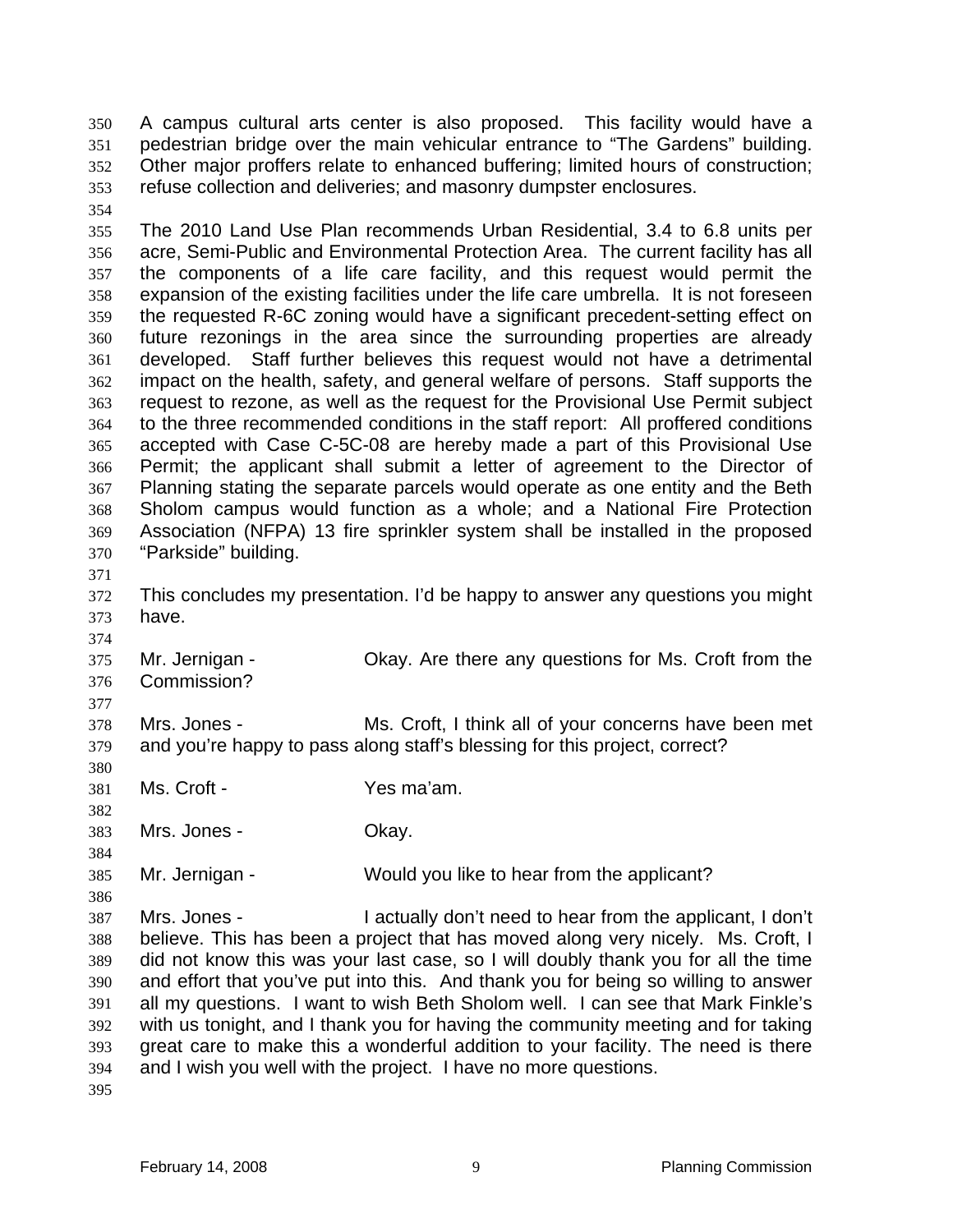396 Mr. Jernigan - Okay. Would you like to entertain a motion? 397 398 399 400 401 402 403 404 405 406 407 408 409 Mrs. Jones - I think we're ready. I'm going to have two motions here tonight. The first is I move approval of C-5C-08, Glenn R. Moore for Beth Sholom Life Care Community, to the Board of Supervisors with a recommendation for approval. Mr. Vanarsdall - Second. Mr. Jernigan - **Motion by Mrs. Jones, seconded by Mr. Vanarsdall.** All in favor say aye. All opposed say no. The ayes have it; the motion passes. **REASON:** Acting on a motion by Mrs. Jones, seconded by Mr. Vanarsdall, the Planning Commission voted 5-0 (one abstention) to recommend the Board of Supervisors **grant** the request because it is not expected to have a precedent setting effect on the zoning in the area, the proffered conditions will provide appropriate quality assurances not otherwise available, and it would not adversely affect the adjoining area if properly developed as proposed. 410 411 412 413 414 415 416 417 418 419 420 421 422 423 424 425 426 Mrs. Jones - The second is the provisional use permit, P-3-08, Glenn R. Moore for Beth Sholom Life Care Community. I move that this be forwarded to the Board of Supervisors as well, with a recommendation for approval. Mr. Vanarsdall - Second. Mr. Jernigan - Motion by Mrs. Jones, seconded by Mr. Vanarsdall. All in favor say aye. All opposed say no. The ayes have it; the motion passes. **REASON:** Acting on a motion by Mrs. Jones, seconded by Mr. Vanarsdall, the Planning Commission voted 5-0 (one abstention) to recommend the Board of Supervisors **grant** the request because it would not be expected to adversely affect public safety, health or general welfare, it is reasonable in light of the surrounding uses and existing zoning on the property, and it would provide added services to the community. 427 428 429 430 431 432 433 434 435 436 437 438 439 440 441 Mr. Jernigan - Nathalie, I'd like to say I think I speak for the whole Commission. I didn't know you were leaving either, but we've really enjoyed working with you. You're great and we're going to miss you. We wish you luck. Mr. Vanarsdall - Good luck. Mr. Branin - The Mr. Chairman, I'd like to move for denial of her leaving. Mr. Archer - I second that.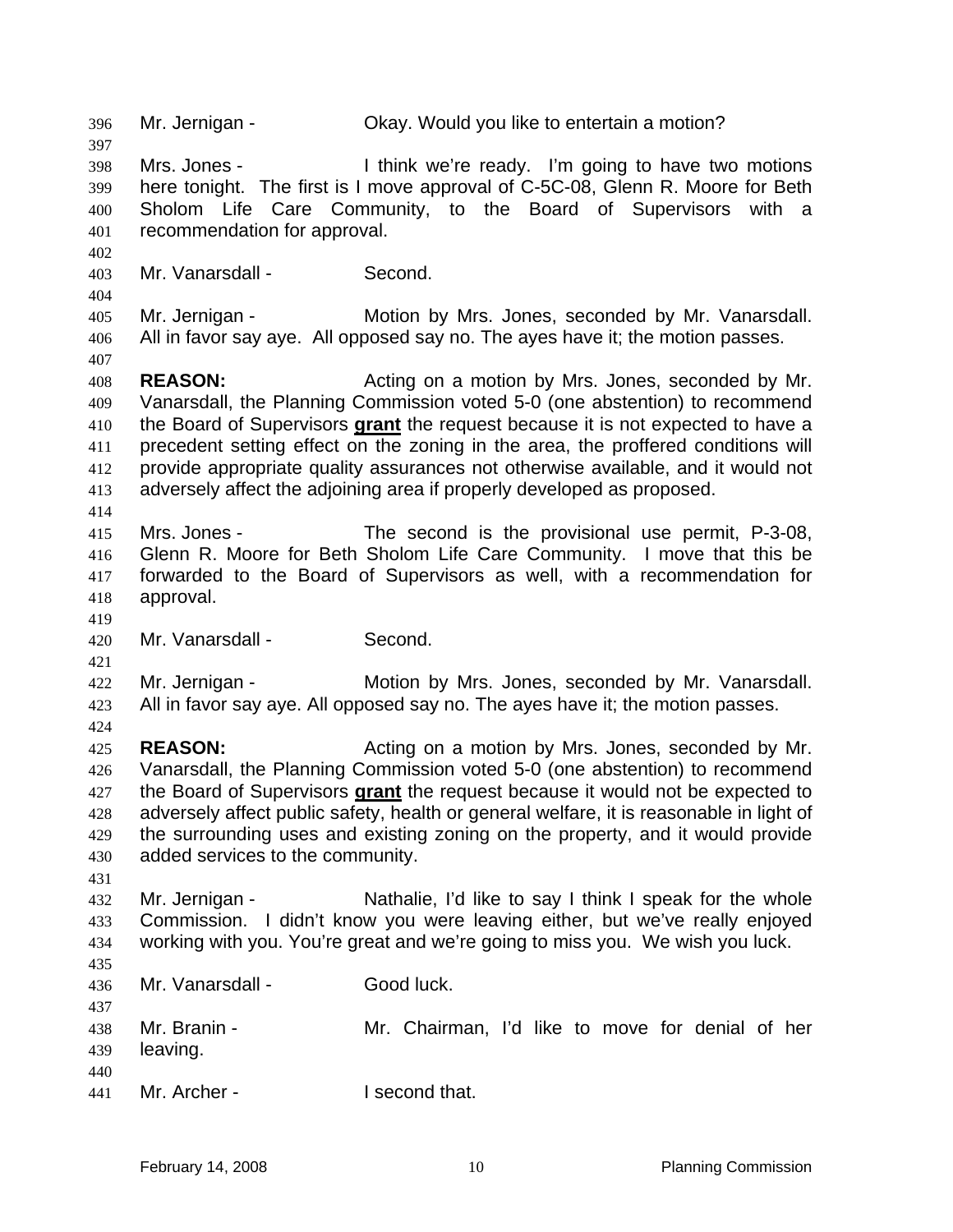442 Mr. Emerson - I already tried that, it didn't work.

444 445 446 447 448 449 450 451 **P-4-08 Ralph L. Axselle, Jr. for Laburnum Investments, LLC**: Request for a Provisional Use Permit required under proffered condition #28 accepted with C-29C-06 to allow twenty-four (24) hour operation of a convenience store (7Eleven), on part of Parcel 815-718-5710, (Outparcel #9) within The Shops at White Oak Village located on the east line of S. Laburnum Avenue approximately 460 feet north of its intersection with Audubon Drive. The existing zoning is B-3C Business District (Conditional). The site is located within the Enterprise Zone.

452

456

458

460

443

453 454 455 Mr. Jernigan - The Is there any opposition to provisional use permit P-4-08, Ralph L. Axselle, Jr. for Laburnum Investments, LLC? There is no opposition. Mr. Props, how are you this evening?

457 Mr. Props - Fine sir, how are you?

459 Mr. Vanarsdall - This is your first one, isn't it?

461 Mr. Props - Yes sir, in a long time.

462

463 464 465 466 467 Mr. Chairman, members of the Commission, this request would permit 24-hour operation of a convenience store with fuel pumps on out-parcel #9 within The Shops at White Oak Village. The convenience store will front on S. Laburnum Avenue, along with eleven (11) other out-parcels associated with the shopping center.

468

469 470 471 472 473 The site was zoned B-3C (conditional) as part of case C-29C-06 and also is part of an Enterprise Zone. Although the B-3 District permits 24-hour operation of businesses, Proffer #28 accepted with the approval of the White Oak shopping center specifically prohibits 24-hour operation unless otherwise approved by a Provisional Use Permit.

474

475 476 477 478 479 Considering the number of out parcels within The Shops at White Oak Village, this case could set a precedent for other applicants to request similar hours of operation. Staff believes 24-hour operation of this use would be consistent with other convenience stores and facilities with fuel pumps in the area.

480 481 482 The site is also in close proximity to the Interstate and airport, and the extended hours would provide benefits to local and transient users. Staff supports this request with the recommended conditions submitted in the staff report.

483

484 485 That concludes my presentation and I'll be happy to try and answer any questions.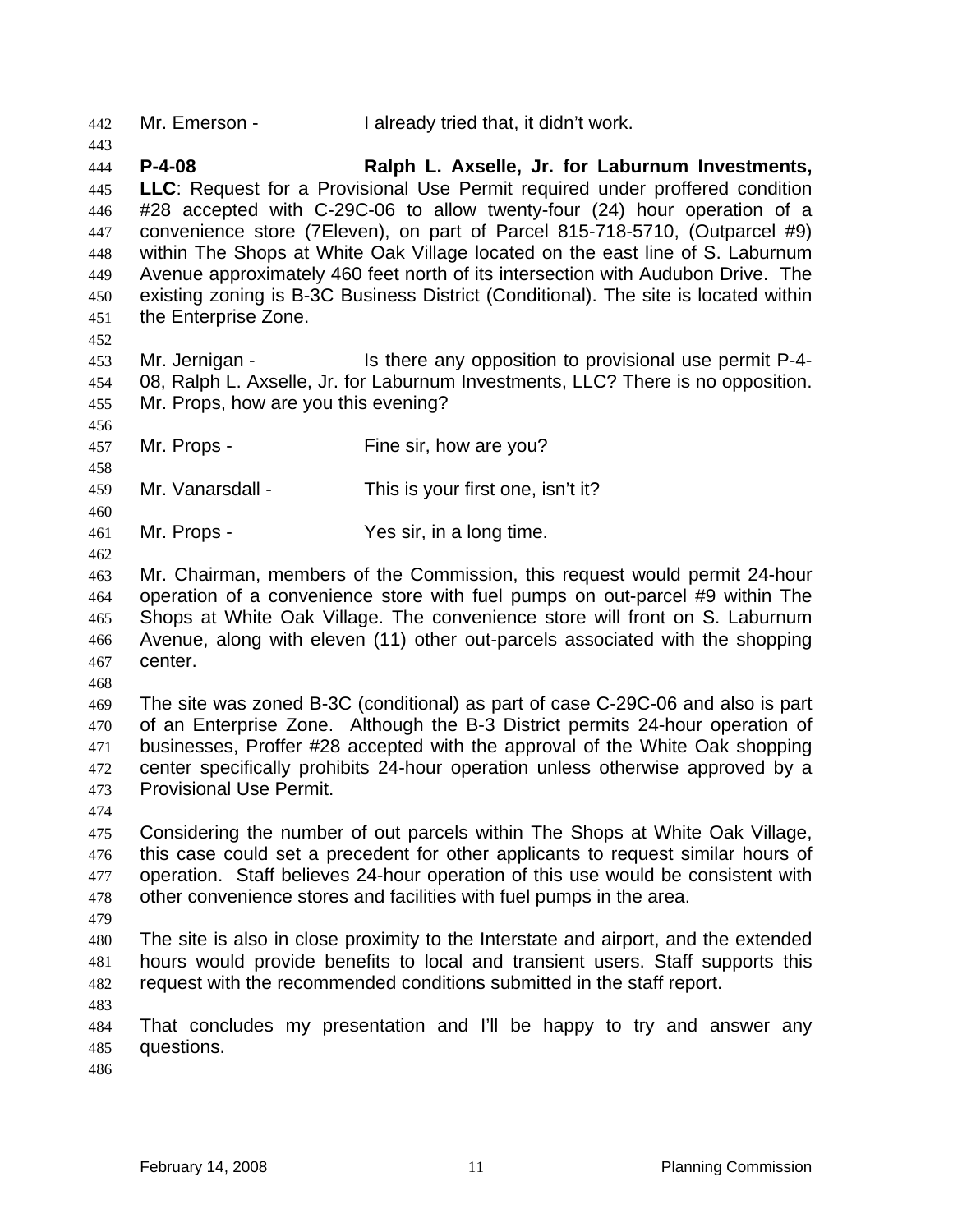Mr. Jernigan - Ckay. Are there any questions from the Commission for Mr. Props? There are none. Thank you, sir. I'll tell you, Jim, I was going to get you to come up and give a little presentation. Bill wanted me to get you. He just said he's the associate. He was ribbing you a little bit. I'm fine with this. I feel it's appropriate and the 7-Eleven has done a nice building. They're the only one that's in there (24-hour operation). So, you don't have to come up tonight. 487 488 489 490 491 492 493 494 495 496 497 498 499 500 501 502 503 With that, I will move for approval of provisional use permit P-4-08, Ralph L. Axselle, Jr. for Laburnum Investments, LLC. Mrs. Jones - Second. Mr. Jernigan - Motion by Mr. Jernigan, seconded by Mrs. Jones. All in favor say aye. All opposed say no. The ayes have it; the motion passes. **REASON:** Acting on a motion by Mr. Jernigan, seconded by Mrs. Jones, the Planning Commission voted 5-0 (one abstention) to recommend the Board of Supervisors **grant** the request because it would not be expected to adversely affect public safety, health or general welfare, it is reasonable in light of surrounding uses and existing zoning on the property, and it would provide added services to the community. 504 505 506 507 508 509 510 511 512 513 514 515 516 517 518 519 520 521 522 523 524 525 526 527 528 529 530 531 532 Mr. Emerson - The Mr. Chairman, the next item on your agenda is approval of the minutes from your January 10, 2008 Planning Commission meeting. Mr. Jernigan - Are there any corrections to the minutes? There are no corrections. I'll entertain a motion. Mr. Vanarsdall - The limove that we approve the minutes of Thursday, January 10, 2008. Mr. Archer - Second. Mr. Jernigan - Motion by Mr. Vanarsdall, seconded by Mr. Archer. All in favor say aye. All opposed say no. The ayes have it; the motion passes. Mr. Emerson - The Mr. Chairman, that concludes our agenda for tonight. I have no further items for you. Mr. Jernigan - Ckay. If there is no further business, I'll entertain a motion to adjourn. Mr. Archer - The Mr. Chairman, there being none, I move for immediate adjournment.